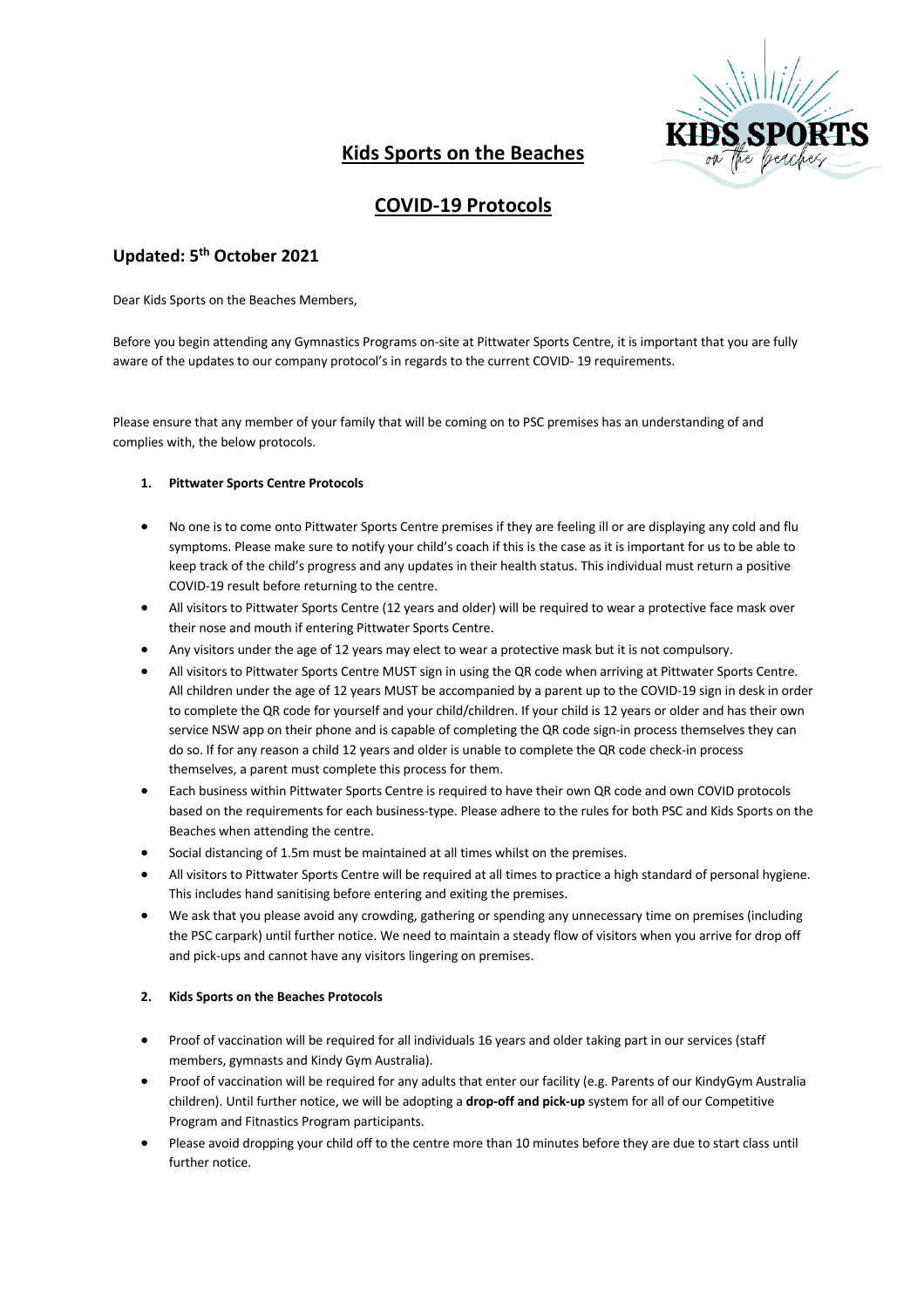- All children MUST be accompanied by a parent to the COVID-19 sign in desk in order to **complete the CO** yourself and your child/children.
- To enter Pittwater Sports Centre, all visitors 12 or older will be required to wear masks at all times, unless performing strenuous activity (e.g. masks are on during warm ups and body prep, take the mask off to do a floor tumbling line then put it back on whilst waiting for the next turn.
- Based on the current guidelines, we are allowed 1 person per 4 square metres within the gymnastics hall. This allows us a maximum of 274 people within the gymnastics hall.

#### **3. KSOTB Coaching Staff**

- All staff members must be double vaccinated in order to come on site to coach and must submit proof of vaccination to KSOTB management.
- All staff members must have completed their COVID-19 infection control training online and have sent in a copy of their certificate to KSOTB management. They are also being encouraged to download the COVID-19 app.
- Protective face masks must be worn at all times within both PSC and the gymnastics hall for all KSOTB staff members.
- Staff are responsible for ensuring that social distancing between all visitors is maintained whilst on PSC premises. Please follow their instructions and understand that they are doing their job to promote the safety and health of our visitors.
- Spotting will be allowed in instances where it is necessary for the safety of the gymnast. The athlete's safety must be the number 1 priority. Coaches will adopt a step-in, spot and step-out approach when this is required however they will be programming their classes to try and limit the need for spotting,
- Coaches will be allowed to use the foam pit in their programming however landing mats will be placed on top of the pit for gymnasts to land on.
- As safety is the number 1 priority, coaches may break the social distancing protocols when administering First Aid to an injured athlete. Hand washing/sanitising will occur before and after administering any First Aid.
- Equipment and surfaces that would be classified as being "high frequency" for usage will be cleaned between athletes usage.
- Equipment and surfaces that are classified as being "low frequency" for usage will be cleaned after each main class group.
- After class has concluded the coaches will assist in cleaning the gymnastics hall facilities including the equipment/training areas that were used within their own class as well as general areas within the Gymnastics hall of PSC.
- No staff member is to come onto Pittwater Sports Centre premises if they are feeling ill or are displaying any cold and flu symptoms. They must notify KSOTB management as soon as possible so that the gymnasts in their class can be notified. They must return a negative COVID-19 test result in order to return to work.
- All of the Pittwater Sports Centre and Kids Sports on the Beaches COVID-19 protocols listed in sections 1 and 2, apply to staff members.

Please note that under the current circumstances of the COVID-19 pandemic and in following with the Health and Safety regulations set out by NSW Health and the NSW and Australian Government, Kids Sports on the Beaches (KSOTB), requires that all of its staff members are fully vaccinated against COVID-19 and in a physically healthy condition in order to attend the workplace and provide services to KSOTB clients. In the event that a KSOTB staff member is unable to attend the facility due to displaying cold and flu symptoms, being found to have been a casual or close contact at a COVID-19 hotspot or returning a positive COVID-19 test, they will not be permitted to attend the premises or conduct any face-to-face KSOTB services. In these situations, KSOTB will follow our company procedures to try to provide a replacement staff member who not only is double vaccinated and in a physically healthy condition, but also of the same level of qualifications and experience to provide that service. In the situation that this is not a possibility, KSOTB has absolute discretion without claim, to cancel/re-schedule any of its programs/services in order to uphold its responsibility when it comes to the duty of care of its customers.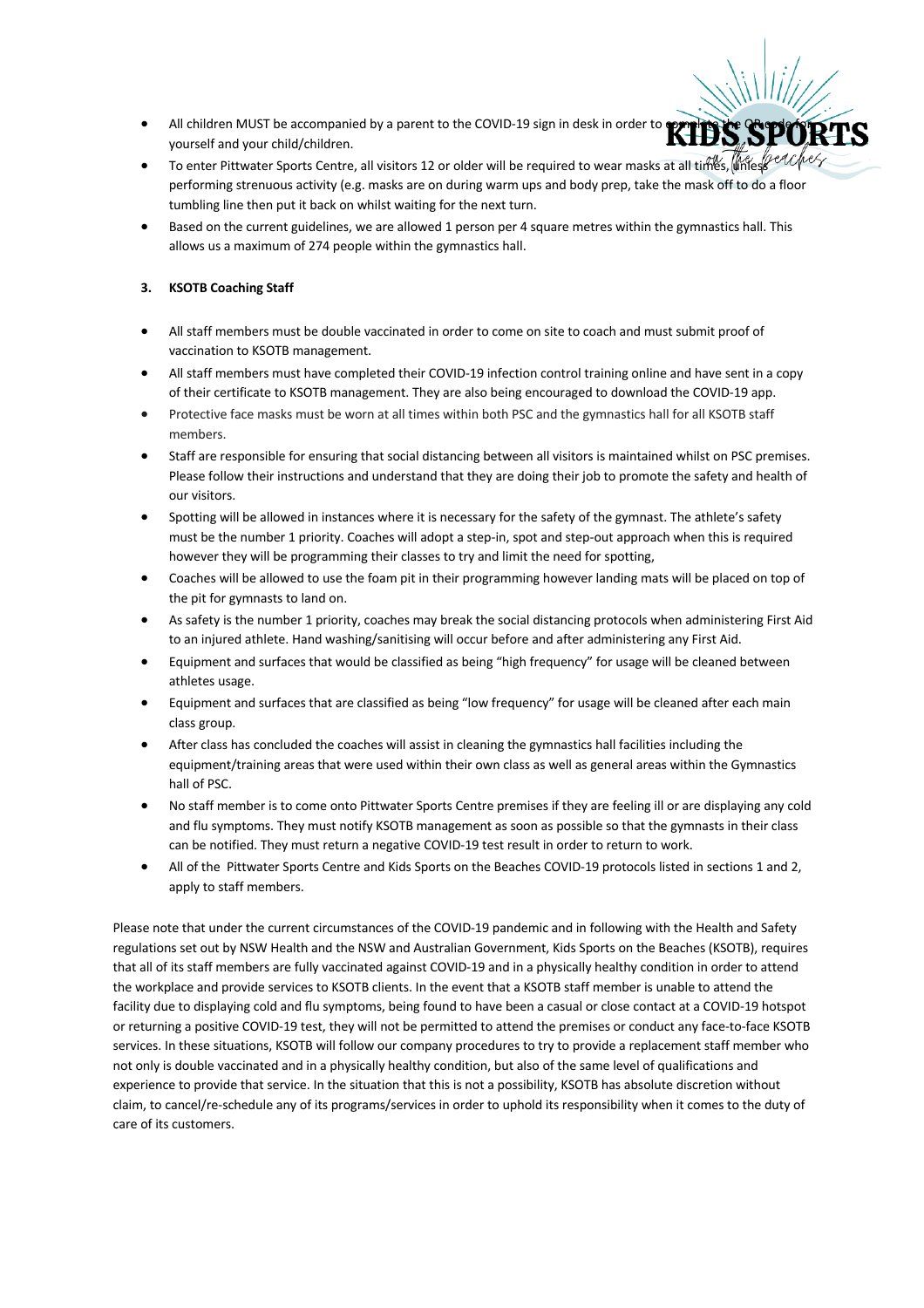#### **4. Parents/Guardians**



- Social Distancing is required at all times (1.5m apart for all athletes, coaches and all site users). <sup>The</sup> frequent
- Please stay in the car until 10 minutes prior to your child's class is due to start, then walk your child to the sign-in desk at the top of the PSC stairs
- Only one parent/guardian should be escorting their child to the sign-in desk in order to reduce any crowding/gathering on-site.
- All parents/guardians must complete the QR Code check-in on arrival to Pittwater Sports Centre.
- Unfortunately, no Fitnastics or Competitive Program parents are allowed to come inside the gymnastics hall to watch programs for the interim. We will be adopting a **drop-off and pick-up system** for these programs until further notice. Once your child has been signed in, we do ask that you please leave the facility in an orderly fashion in order to help reduce the chance of crowding or gathering within PSC and the PSC carpark.
- For Kindygym Australia Programs, one parent per child will be permitted to come on-site for the duration of the class however this parent **must be double vaccinated and must provide proof** of such to our KSOTB COVID marshal before being permitted to enter the facility.
- Anyone over the age of 16 years who enters Pittwater Sports Centre (such as KindyGym Australia parents, staff members, gymnasts over the age of 16 years) must be wearing a mask at all times whilst inside Pittwater Sports Centre.
- We also ask that until further notice, you do not come on-site to Pittwater Sports Centre outside of your child's gymnastics class timetable unless you have written invitation from our Centre Director Mark Forrest.
- When picking up your child from training, please stay in the car until 5 minutes before your child's class is scheduled to conclude, making sure to QR code check-in once more to show that you were onsite at PSC.
- The KSOTB coaches will escort their class group out of PSC to meet you in the general walkway area at the bottom of the PSC stairs near the gardens. Please maintain social distancing and wear a mask.
- No animals are permitted on site at any time.
- If you have any queries regarding your fees, bookings or enrolments, please contact the office between Monday-Friday 8:00 – 3:30pm on (02 9913 7421) or admin@pittwatersports.com.au
- Please be aware if you have any concerns for site safety, please put it in writing to admin@pittwatersports.com.au
- All of the Pittwater Sports Centre and Kids Sports on the Beaches COVID-19 protocols listed in sections 1 and 2, apply to parents/guardians.

#### **5. Gymnasts**

- To enter Pittwater Sports Centre, all visitors **12 or older will be required to wear masks at all times, unless performing strenuous activity** (ie. masks on while warming up or prep, take a mask off to do floor tumbling, place mask back on while waiting for next turn).
- Any gymnasts younger than 12 years of age may elect to wear a protective face mask, however this is not compulsory.
- Gymnasts **must wear enclosed shoes to and from every on-site Gymnastics training class**. If they are not wearing appropriate running shoes, they will not be permitted past the sign in station.
- Any competitive program gymnasts (level 3+) will be required to bring their own labelled plastic bag or container in which they will be given their own chalk supply. This can be left on-site once sealed at the end of each bar session.
- If a gymnast forgets to bring their chalk container to Gymnastics, they will not be able to participate in the bar session for safety reasons and will instead be given a conditioning, strength, flexibility or injury prevention program to complete during that rotation.
- All gymnasts will be asked to **sanitise their hands before starting their training on the uneven bars, p-bars, pommel horse, rings or ropes** and then again afterwards in order to maintain the cleanliness of this apparatus.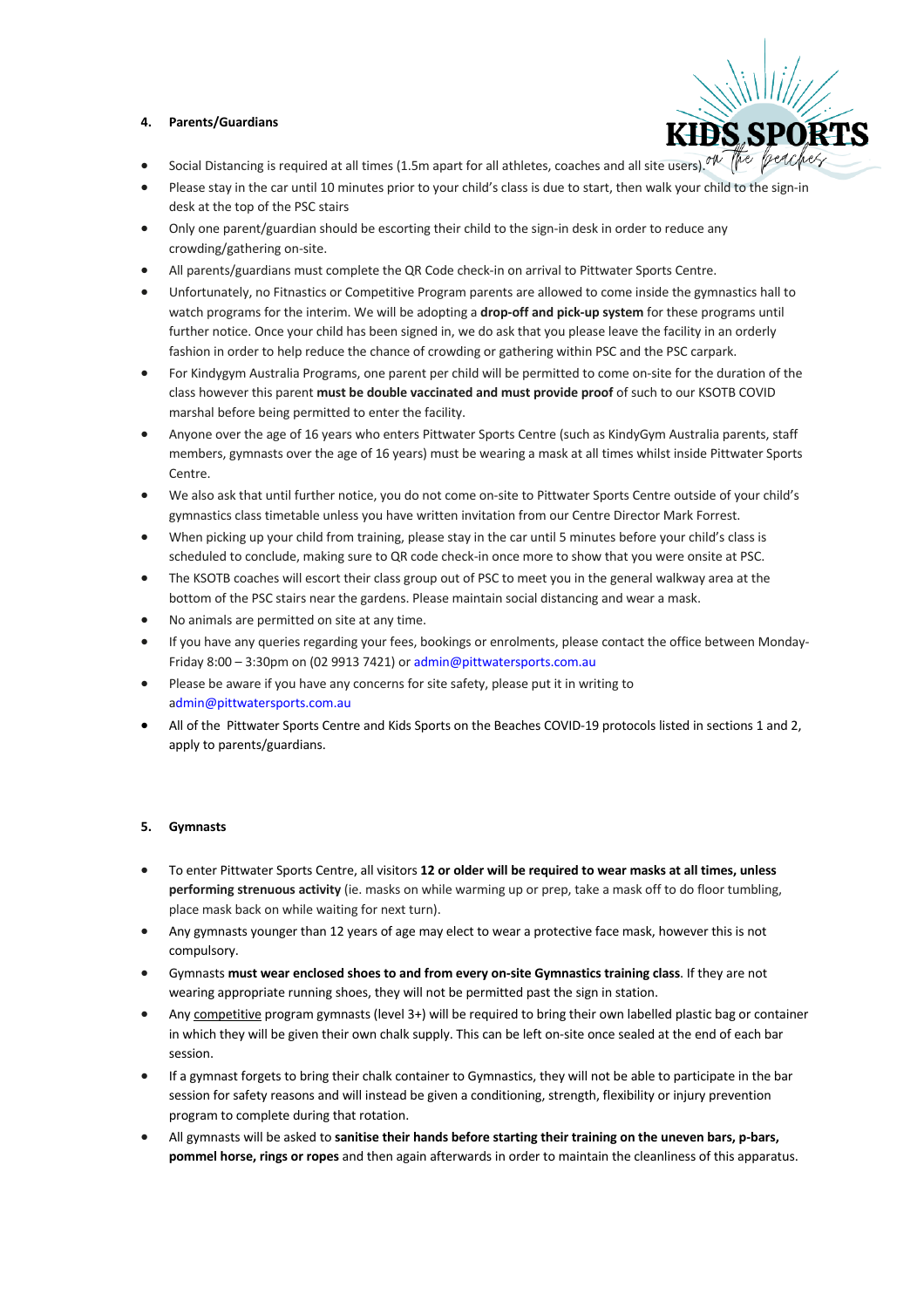- **Every child is required to bring their own well-labelled drink bottle** to Gymnastics. They are not to share the drink bottle with any other visitor at any time (including siblings) drink bottle with any other visitor at any time (including siblings).
- When it comes to using personal training equipment (for those whose coach has requested them have these<sup>1</sup> items only), please ensure your child has their own:
	- Loops and Gloves (loops can be purchased online from either GKD Gymnastics or AMCO Gymnastics and Gloves can be purchased at shops such as Woolworths, Kmart, Big W, Rebel Sports etc.) o Grips and Wrist Bands (Grips and Wristbands are required for all competitive gymnasts from Level 4- 10. These can be purchased online from either GKD Gymnastics or AMCO Gymnastics). o Ensure you have your own small supply of hair ties, pins, clips etc. so that your hair is tied up out of your face for every Gymnastics class. You are not to share any of these items with other athletes outside of your own family.
		- o Ensure that if you need to use deodorant whilst participating in Gymnastics classes that you have your own supply and do not share with others.
- All of the Pittwater Sports Centre and Kids Sports on the Beaches COVID-19 protocols listed in sections 1 and 2, apply to gymnasts.

#### **6. Procedures for how the classes will run:**

- o On arrival to the centre, please wait in your car until 10 minutes before the class is due to start.
- o There will be QR codes provided at the sign in desk area at the top of the Pittwater Sports Centre stairs. Please make sure to sign yourself and your dependents in using the QR code, each time you attend the centre.
- $\circ$  Anyone over the age of 16 years who is participating in a gymnastics program (includes Kindygym Australia parents) must be double vaccinated in order to enter Pittwater Sports Centre and participate in our KSOTB services. You will be asked to provide proof of vaccination before being permitted entrance into the centre.
- o Anyone who is entering into the centre will be asked to sanitise their hands before entering (you are welcome to use your own or the sanitiser we provide
- o The gymnasts will be asked to place their belongings on one of the social distancing spots on the viewing area seating and wait on their spot until their class coach calls them to line up on the social distancing spots against the glass railing.
- o Gymnasts over 12 years old will be expected to keep their mask on when they are called in to start class.
- o The supervisor will close the sign in station until the next set of classes and will ask that all parents please leave the centre in an orderly fashion in order to avoid any crowding or gatherings in the centre or the carpark.
- o Please try to avoid running late for class as this could impact the rest of the class if the coach has to leave the group to help you to sign in your child, sanitise and put their belongings in an appropriate position before entering the gymnastics training area.
- $\circ$  Once the gymnasts start their training, they will be asked to either stand on a social distancing marker for certain exercises or to follow a circuit of exercises that has each station spread out in order to maintain social distancing.
- o Within the gymnastics time-table, we will be rotating apparatus on a set schedule. Equipment that is high frequency for use will be wiped down before the next group arrives at the apparatus.
- $\circ$  Between apparatus rotations, the gymnasts will be given a chance to have a rest/drink break. The gymnasts will wait on their social distancing marker on the viewing area stairs during this time until their coach calls for their class to line up against the glass railing on the markers.
- o We will be encouraging the athletes to use the bathrooms during this time. This will allow us to monitor this process with a number of coaches whilst the other coaches wipe down the equipment and monitor the rest of the athletes.
- $\circ$  At the end of class gymnasts will reverse the process they followed when entering the gym e.g. they will the pick up their drink bottles and bags from the social distancing markers, sanitise their hands before leaving the gymnastics hall and their coach will escort them down the ramp/stairs to meet their parents in the public areas of PSC at the bottom of the stairs near the garden.

We thank you for bringing your child to participate in our KSOTB Gymnastics programs and for helping us to ensure that all above protocols are followed. We are so excited to be back in the gym and hope to get back to our normal processes and protocols soon. We know that some of these processes are not the most convenient, but we really appreciate all of your support during this time!